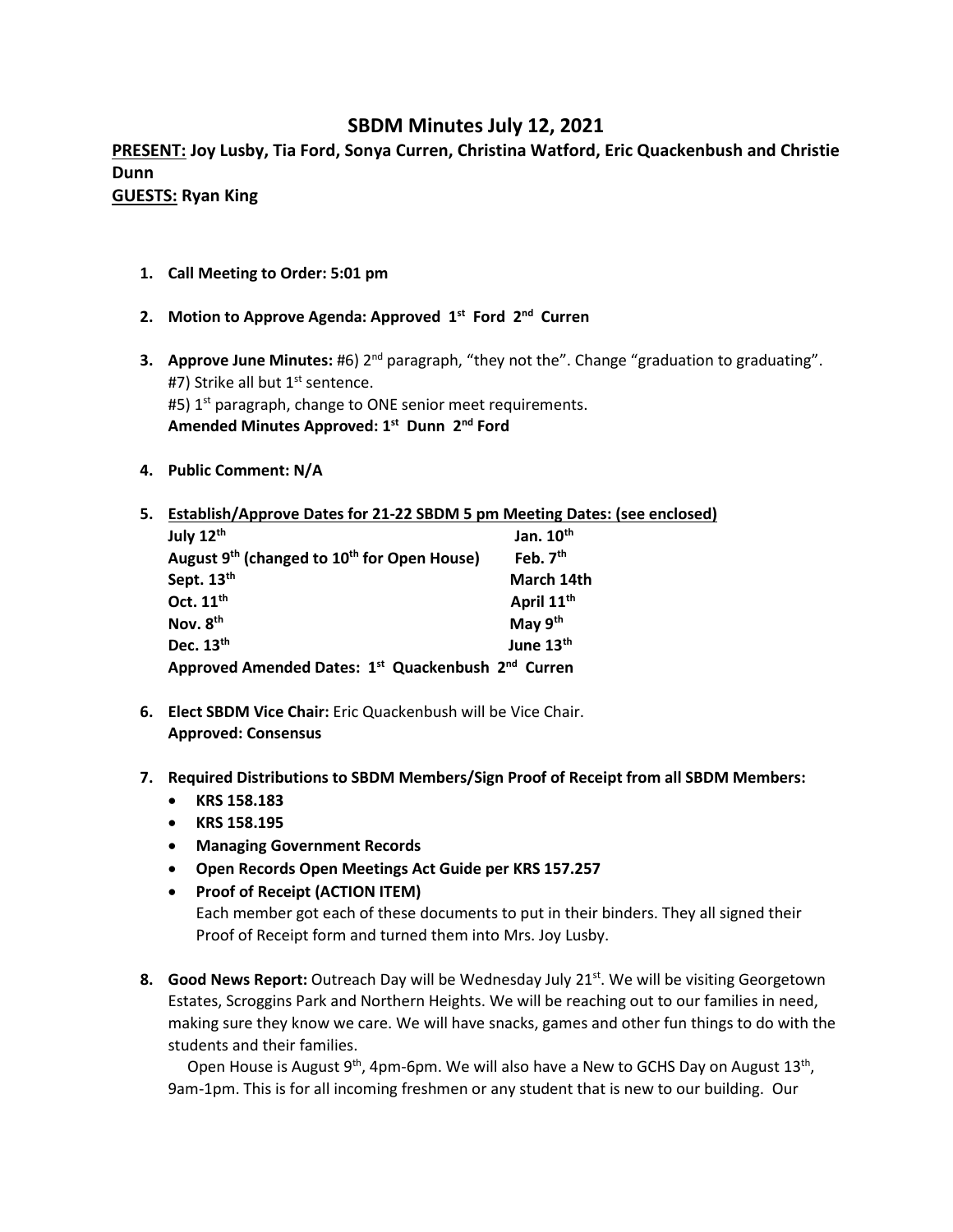Dress Code was also sent out to parents so they can go ahead and make shopping choices. Our own Maggie Brewer is up for teacher of the year. She left GCHS for the 21-22 school year

to work in Fayette County at the Virtual School. We wish her the best and she deserves the win!!

**9. GCHS Math Policy—Second Read: (see enclosed)** After changing wording of June 14<sup>th</sup> minutes, the new policy we be as agreed upon by the council:

**All students at GCHS must take a math course during all four years of high school (9, 10, 11, 12). Students** *must successfully complete (PASS)* **the required state courses of Algebra I, Geometry, and Algebra II to graduate. Seniors that are not transition ready at the beginning of their senior year are required to successfully complete a math course that focuses on transition readiness, (Algebra 3, 12th Grade Integrated, Pre-Calculus or a Dual Credit college Algebra)** 

 **Senior students are required to take** *and successfully complete (pass)* **a math course for their senior year.** 

 **Any GCHS student who wishes to graduate at the end of their junior year of high school as an early graduate must have four math credits in order to graduate Approved: 1st Ford 2nd Quackenbush**

- **10. Amendment of Bylaws, Article 8, C—Request for Council Records—First Read: (see enclosed)**  Changed to 5 days and added sentence "Effective July 29<sup>th</sup>, 2021............. Motion to Amend Bylaws, Article 8, C as newly written. **Approved: 1st Quackenbush 2nd Dunn**
- **11. Approve the GCHS 21-22 Class Schedule:** NEST will be completely different from 4th hour. Everyone will have nest right after  $3^{rd}$  hour from 11:35 to 12:05. It will be very intentional. They will learn how to check their own transcripts, learn social skills, anger management, etc.… If it can be put in a video it will be and shown during students' NEST. There will be reminders for things happening here at GCHS, important information for seniors, etc..

 During NEST most of our students will be in the building, except some dual credit, morning and afternoon ECS as well. This way every student gets the information. **Approve: 1st Watford 2nd Curren**

**12. Approve the GCHS 21-22 Master Schedule: (see enclosed)** This has every teacher at GCHS listed for every course and what hour that class will be given. The room numbers are not yet set in stone.

**Approved Master Schedule: 1st Curren 2nd Ford**

- **13. Approve the GCHS Student Handbook: CHANGE TO 1st READ ONLY:** On page #6 the Family Resource information is missing. Mrs. Lusby asked that each SBDM member take a copy home, review it and email her if you see a problem or something that needs changing. Our student fee went up \$5 to \$35.00.
- **14. Budget Report: (see enclosed)** AP is still negative but the check has not been deposited yet due to Scott County Schools changing banks. The check is \$25,285.46. IT is finally in the black. We are in the process of purchasing AP Bio books and school supplies with COVID relief funds. We